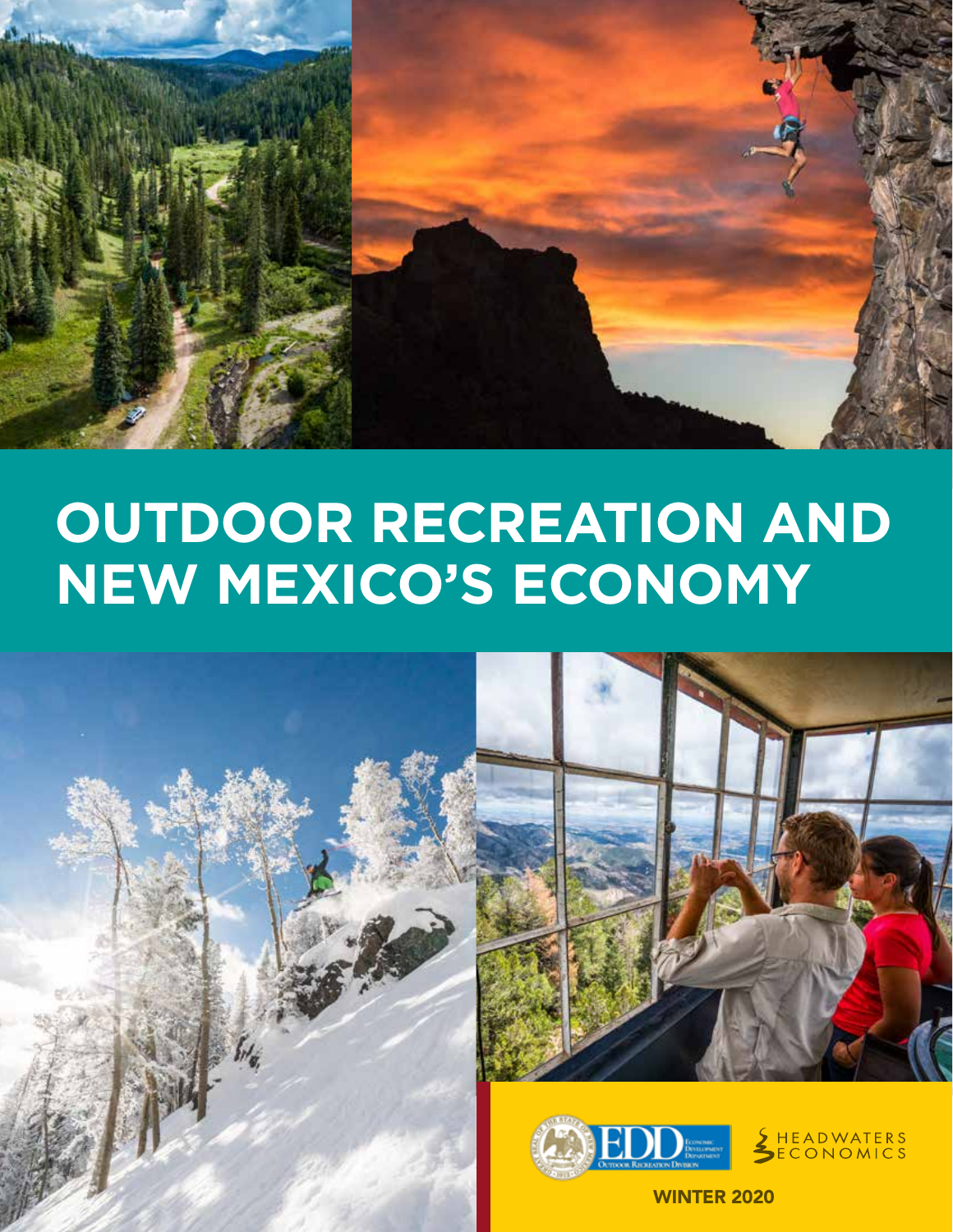

NEW MEXICO'S OUTDOOR RECREATION ECONOMY DIRECTLY SUPPORTS **\$1.2 BILLION IN INCOME AND 33,500 JOBS.**

For perspective, there are more people working in outdoor recreation in the state than in farming and manufacturing, and slightly less than the number working in mining, including oil and gas development.

#### **Outdoor recreation contributes \$2.3 billion, or 2.5%, to state GDP.**

while overall state GDP grew by 4%. *while overall* The outdoor recreation economy is growing faster than the overall state economy: **between 2012 and 2017, GDP from outdoor recreation grew by 11%** 

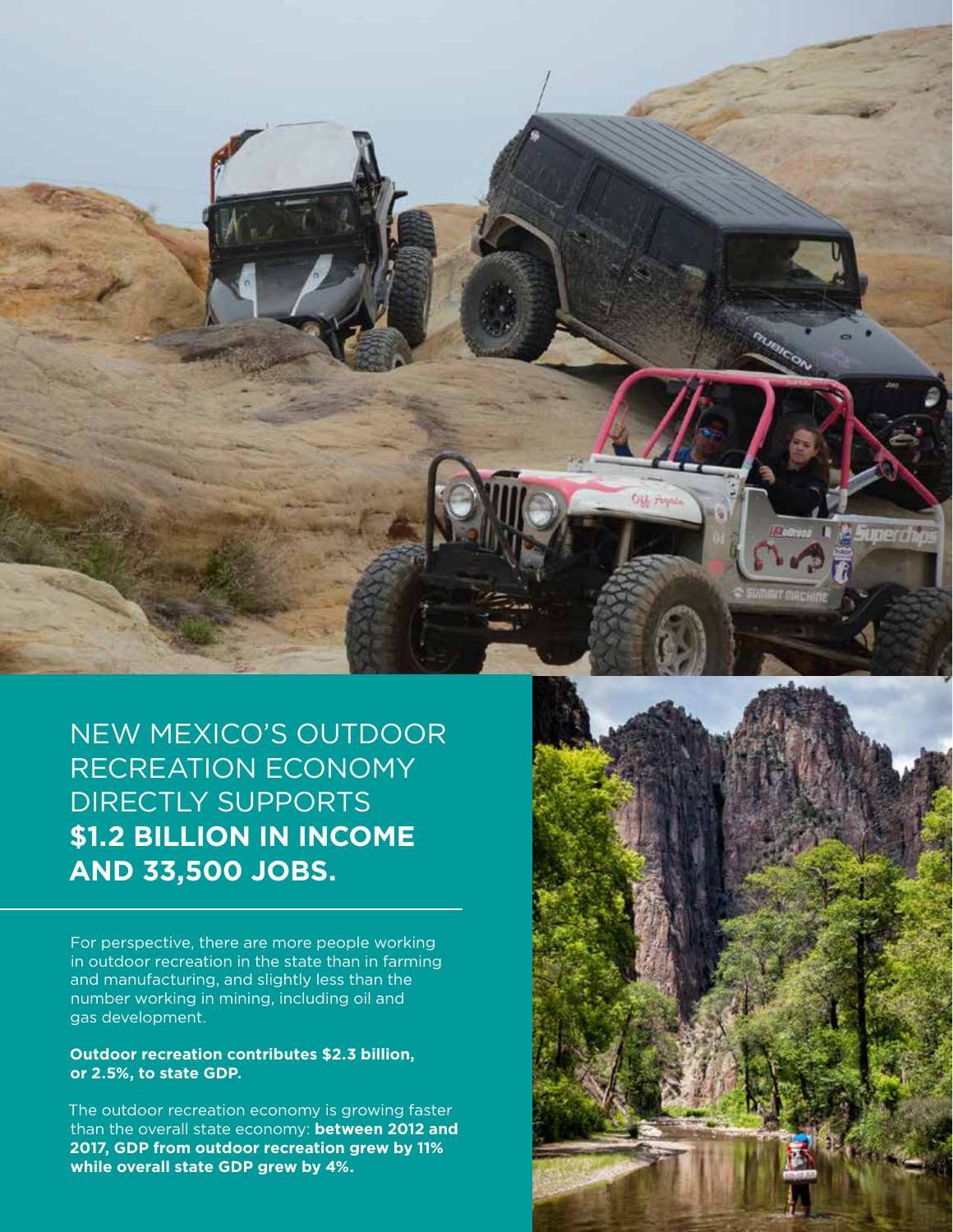## **OUTDOOR RECREATION IS OUR WAY OF LIFE AND AN ECONOMIC POWERHOUSE FOR NEW MEXICO.**

Creating 33,500 jobs that provide \$1.2 billion in income across many sectors, outdoor recreation diversifies our economy, improves our quality of life, and strengthens our community wellbeing. For many New Mexico communities, access to year-round outdoor recreation in our shared public lands and water is an essential component of long-term economic development and community identity. As more residents and visitors are active in New Mexico's great outdoors, stewardship of recreation assets requires investment of time, energy, and money for healthier communities, economies, and people.

**The majority of outdoor recreation's contribution to state GDP occurs in naturebased environments** (such as hiking, skiing, fishing, and hunting), contributing \$678 million to state GDP. By comparison, other forms of recreation (such as golf, tennis, or soccer) that take place in urban and developed settings. contribute \$261 million to state GDP.

#### **Nature-based recreation's contribution to GDP grew by 14% between 2012 and 2017. Other recreation grew by 8%.**

Total State GDP \$90,909m Other Outdoor Recreation GDP Outdoor Recreation \$245m Nature-based GDP \$635m **14%** change in GDP **8%** change in GDP **4%** 15% 10% 5%  $\Omega$ 

#### **THESE ACTIVITIES MAKE UP THE OUTDOOR RECREATION ECONOMY**

The U.S. Bureau of Economic Analysis defines outdoor recreation as all recreational activities undertaken for pleasure that occur outdoors. This includes many activities.



- Bicycling
- Boating/Fishing
- Climbing/Hiking/ Tent Camping
- Equestrian
- Hunting/Shooting/ Trapping
- Motorcycling/ATVing
- Recreational Flying
- RVing
- Snow Activities



- Amusement Parks
- Festivals/Sporting Events/Concerts
- Field Sports (soccer)
- Game Areas (golf & tennis)
- Guided Tours
- Productive Activities (gardening)

IT'S TIME FOR OUTORS.<br>THE OUTDOORS.<br>UNIQUE CULTURI<br>ENSURE FUTURE<br>TEACHINGS OF C<br>WE HAVE THE W<br>"OUTDOOR ECON<br>-DUSTIN MARTIN,<br>EXECUTIVE DIRE IT'S TIME FOR OUR STATE TO EMPOWER OUR YOUTH TO BE AMBASSADORS FOR THEIR COMMUNITIES IN THE OUTDOORS. THEIR PRESENCE WILL REFLECT THE UNIQUE CULTURE AND HISTORY OF OUR STATE AND ENSURE FUTURE LAND POLICY ACKNOWLEDGES THE TEACHINGS OF OUR ANCESTORS. IT WILL ALSO ENSURE WE HAVE THE WORKFORCE NEEDED TO MANAGE AN "OUTDOOR ECONOMY" POISED TO BOOM."

–DUSTIN MARTIN, WINGS OF AMERICA, EXECUTIVE DIRECTOR

#### **DID YOU KNOW?**

The country's newest national park is White Sands, which was designated on December 20, 2019. It is New Mexico's second national park.

#### **Nature-based Outdoor Recreation Grew the Fastest Between 2012 and 2017**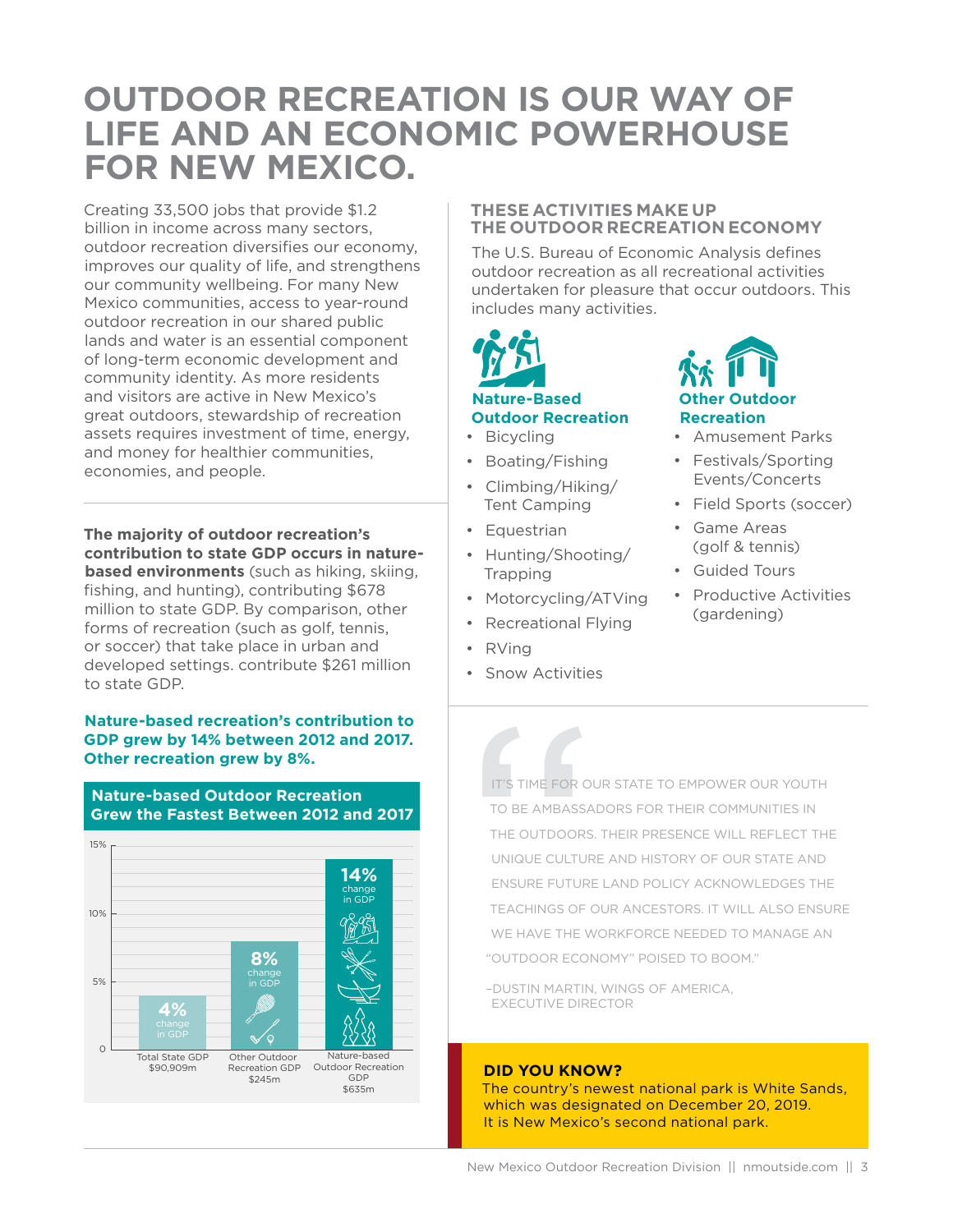### **NEW MEXICO'S OUTDOOR RECREATION ECONOMY CONTRIBUTES TO MANY PARTS OF THE ECONOMY.**

#### **OUTDOOR RECREATION JOBS IN NEW MEXICO CONSIST OF A VARIETY OF PROFESSIONS.**

#### **For example, in 2017:**

- **443** were employed in professional and business services;
- **702** in construction;
- **385** in manufacturing; and
- 

#### **Retail trade, accommodations, and food services create the most jobs related to outdoor recreation: about 26,000 total.**

**• 702** in construction;<br>
• **385** in manufacturing; and<br>
• **563** in transportation and warehousing.<br>
• **563** in transportation and warehousing.<br> **Retail trade, accommodations, and food services**<br> **PARKS ARE PART<br>
Crease th** Outdoor recreation-related employment in the educational services (e.g., schools and universities) and arts, entertainment, and recreation sectors grew 28% and 21%, respectively, between 2012 and 2017.



#### **Sectors showing the fastest growth in income related to outdoor recreation, 2012-2017**



#### **QUALITY OF LIFE:**

More than 65% of New Mexico residents participate in outdoor recreation



NEW MEXICO'S PUBLIC LANDS AND STATE

PARKS ARE PART OF WHAT MAKES OUR

STATE THE LAND OF ENCHANTMENT. BUT NOT

EVERYONE GETS TO EXPERIENCE THE BEAUTY,

HISTORY, AND CULTURE THAT'S TIED TO OUR

LANDS AND WATERS. THE NEW MEXICO

OUTDOOR EQUITY FUND IS THE BEGINNING

OF A LONG EFFORT TO ENSURE THAT ALL

OF OUR YOUTH GET THE OPPORTUNITY TO

EXPLORE AND APPRECIATE OUR STATE'S

UNFORGETTABLE LANDSCAPES."

–ANGELICA RUBIO, NEW MEXICO STATE REPRESENTATIVE

#### **DID YOU KNOW?**

In New Mexico:

- There are 35.5 million acres of state and federal public land.
- More than half the state is publicly managed land.
- About 90% of visits to state parks are to lakes, rivers, and reservoirs.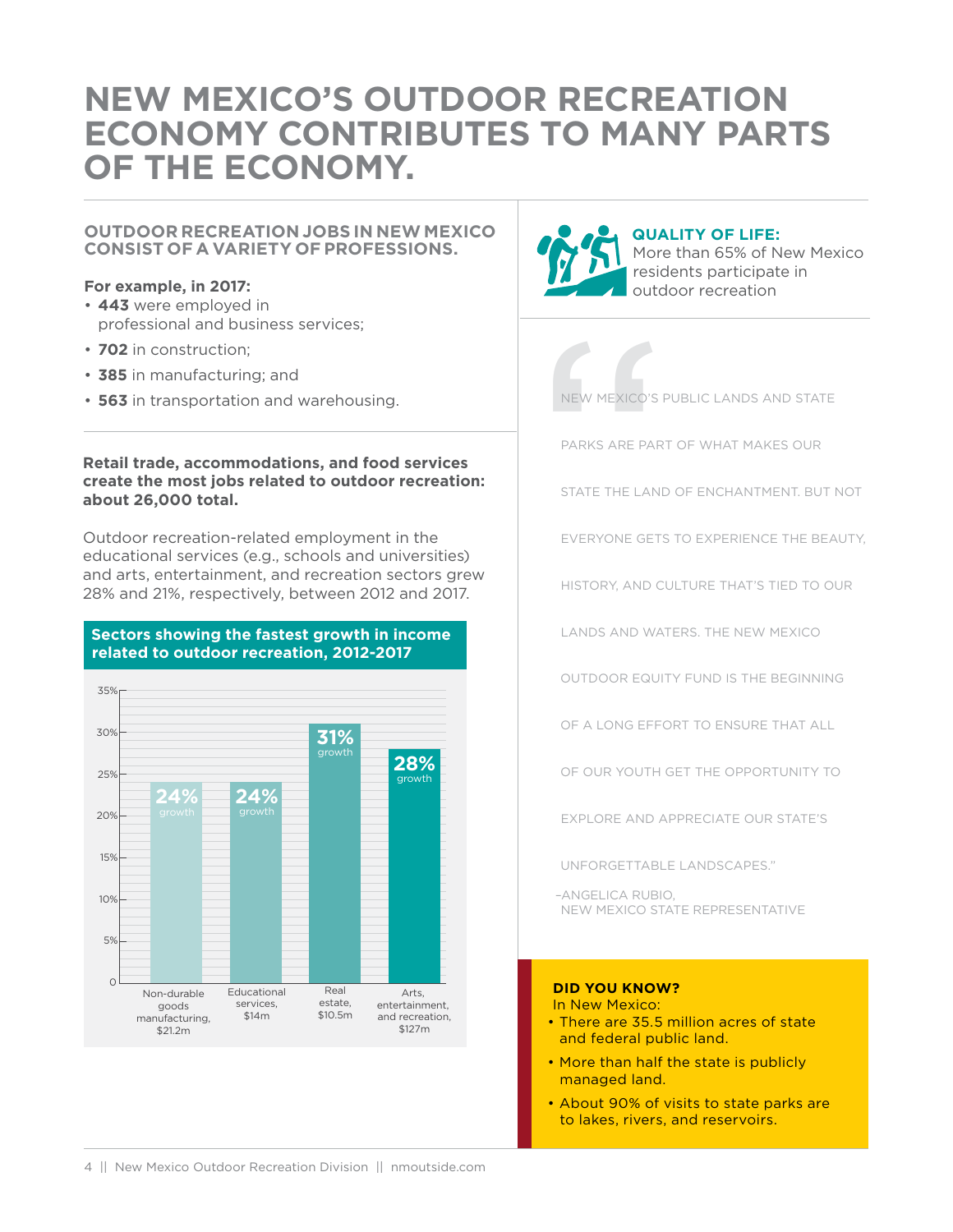### RESIDENTS OF NEW MEXICO **SPEND \$4.8 BILLION ON OUTDOOR RECREATION** IN THE STATE EACH YEAR.

Above: Hunting and fishing support nearly 8,000 jobs and more than \$51 million in state and local taxes.

Below: More than 200,000 people spent more than 3 million days hunting, fishing, and trapping in New Mexico in 2013, spending more than \$613 million. These figures are even bigger today, as the number of hunting and fishing licenses sold increased by 26% between 2013 and 2018.

New Mexico Outdoor Recreation Division || nmoutside.com || 5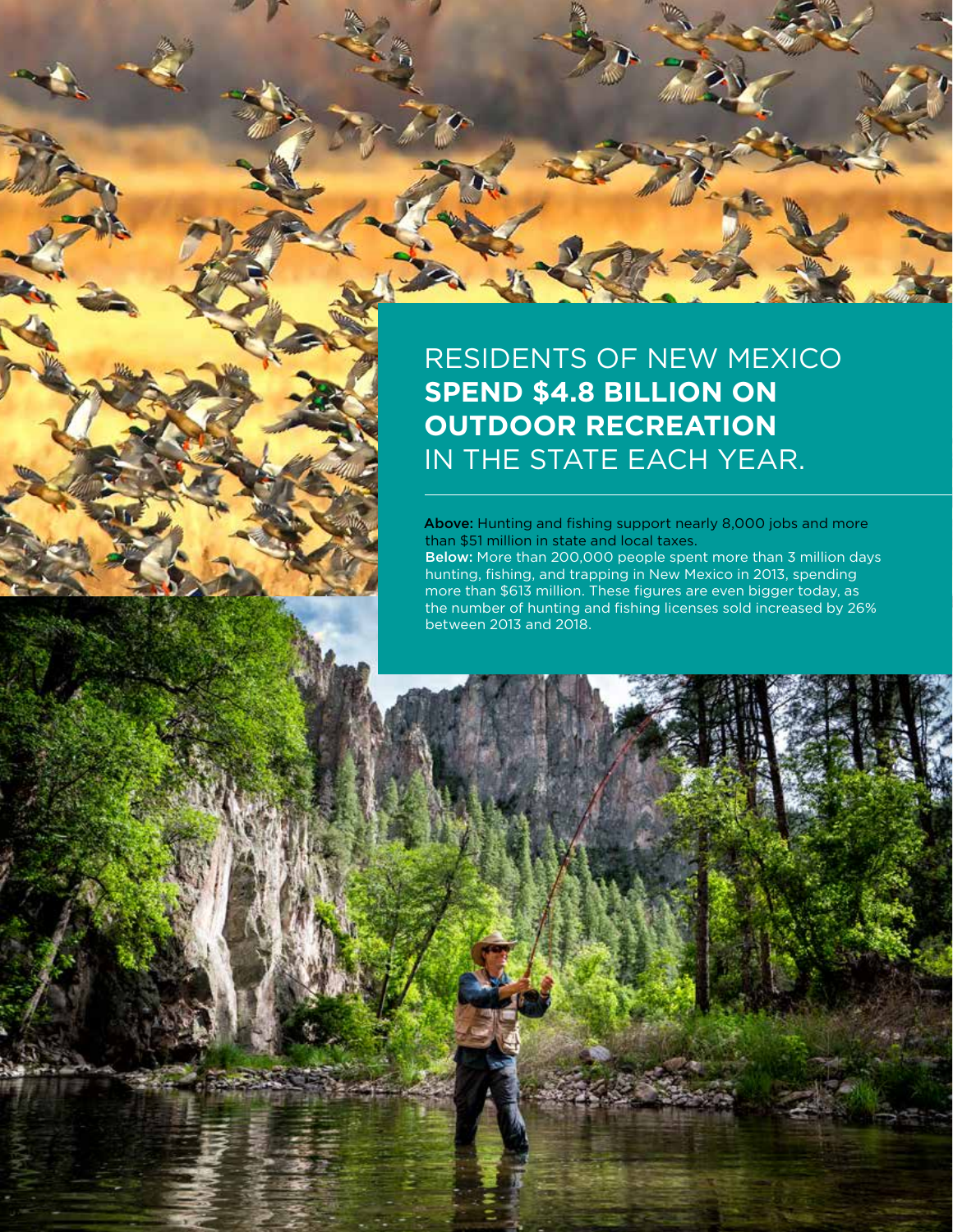

### IN A RECENT POLL

- 84% of New Mexicans believe the outdoor recreation economy is important for the future of New Mexico and the western U.S.
- 76% of New Mexicans consider themselves an outdoor recreation enthusiast.
- 70% of New Mexicans believe that ensuring opportunities for outdoor recreation is important.

6 || New Mexico Outdoor Recreation Division || nmoutside.com Source: Colorado College. 2018. Conservation in the West Poll. https://www.coloradocollege.edu/other/stateoftherockies/ conservationinthewest. Margin of error is +/-4.9%.

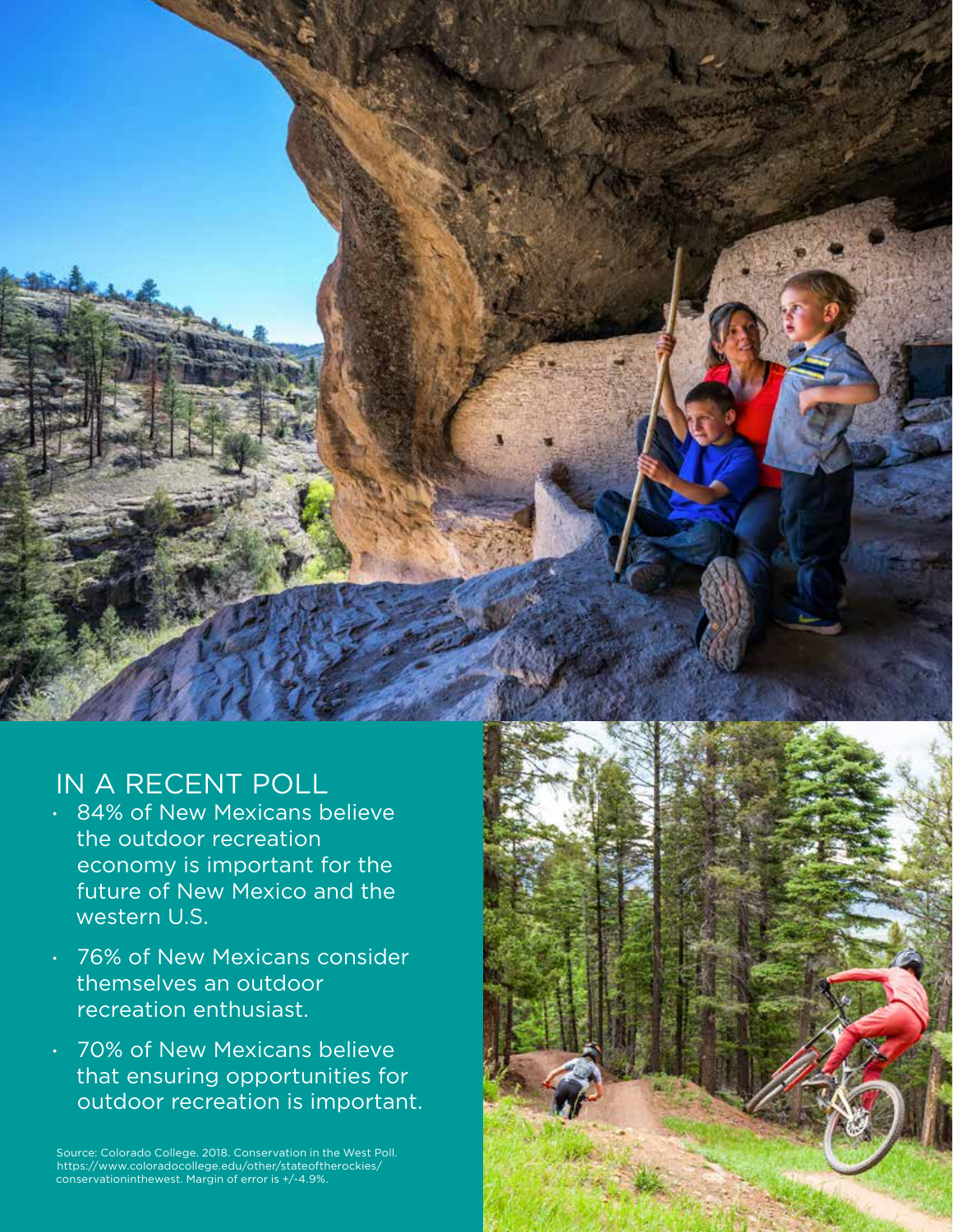# **WHERE AND HOW WE RECREATE IN NEW MEXICO BENEFITS OUR COMMUNITIES**

#### **PUBLIC LANDS IN NEW MEXICO**



- In 2018 there were **2.1 million visitors to 14 National Park Service lands in New Mexico** (two national parks, nine national monuments, three historic parks and one preserve). The visitors to these areas spent almost \$123 million, which in turn created 1,752 local jobs.
- From 2012 to 2018, visitation to National Park Service lands in New Mexico **increased by 35% and recreation visits increased by 38%.**
- New Mexico has **35 state parks which had more than 5 million visitors in FY18.** Nearly 75% of New Mexicans live within 40 miles of a state park.

#### **VISITATION AND JOBS BY PUBLIC LAND TYPE**

| <b>PUBLIC LAND AGENCY</b>    | <b>LAND AREA</b><br>(ACRES) | <b>VISITS IN 2018</b>        |
|------------------------------|-----------------------------|------------------------------|
| Bureau of Land<br>Management | 13,485,894   3.3 million    |                              |
| U.S. Forest Service          |                             | $9.213.637 \mid 4.8$ million |
| National Park Service        |                             | 385,127   2.1 million        |
| <b>State Parks</b>           |                             | 98.118   5.0 million         |
|                              |                             |                              |

#### **NEW MEXICO RESIDENTS AND VISITORS RECREATE AND SPEND MONEY IN MANY WAYS**

In 2013,  $\sqrt{\ }$ **anglers** spent \$267.7 million in 2.5 million angling days.



**hunters** spent \$342.4 million in more than 746,000 hunter days.



#### **DID YOU KNOW?**

Tourism employment has been one of the best performing sectors in the New Mexico economy. Since 2011 there was 10.1% growth in direct tourism employment (or 6,511 additional jobs). Direct, indirect, and induced employment totaled 93,617, or 8.3% of all jobs in New Mexico.

#### **MANY NEW MEXICO COMMUNITIES ARE INVESTING IN OUTDOOR RECREATION:**

Two-thirds of this spending was by visitors to the state.

Trail networks in **Gallup**, New Mexico, and associated events have brought \$17 million in new spending to the area. Running and biking events bring an estimated \$45,000 per event to the community.

In 2019, New Mexico demonstrated its leadership in improving access to outdoor recreation to all its residents with the establishment of the **Outdoor Equity Fund**, a grant program

designed to help underserved youth get outside.

New Mexico is a national leader in using outdoor recreation to improve public health through its **Prescription Trails** 

**program**, which targets physically inactive people in nine regions in New Mexico.

New Mexico legislators officially recognized **the state's** 

#### **bikepacking trail network** for its

contribution to rural economic development.

Since 2014, the city of **Farmington**

has invested

\$12 million into outdoor recreation infrastructure, including a motorized trail system and a public beach at the municipal lake.